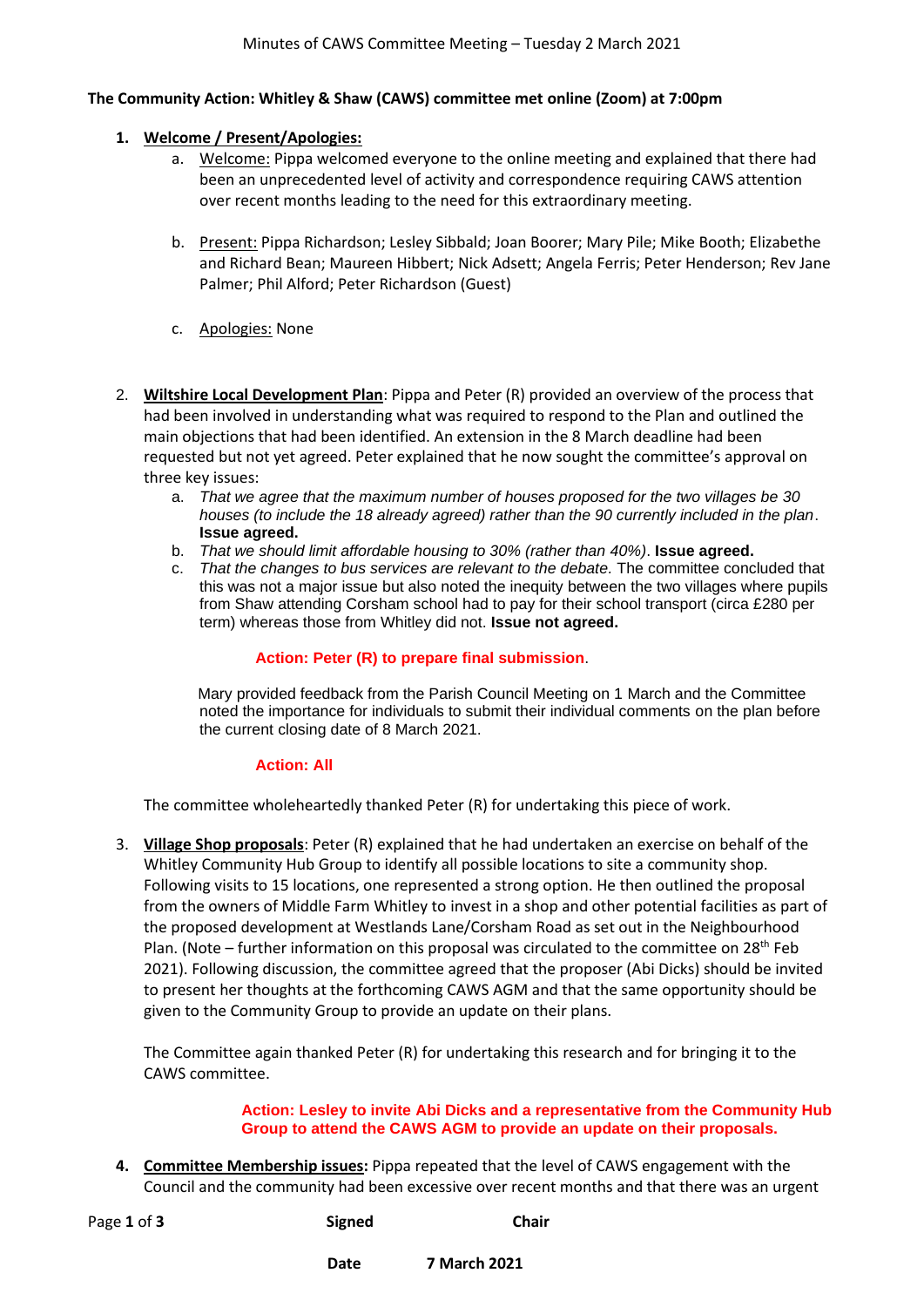need to increase the engagement of other members of the committee in responding to requests for comment/ opinions / action. This should be addressed prior to the AGM but in the meantime Lesley proposed that Peter (R) be formally elected to join the committee. This was unanimously agreed.

5. **Best Kept Village Competition 2021:** As a consequence of the Covid19 pandemic, this competition had been cancelled in 2020 (when Shaw was to be entered) but the competition would run in 2021. Pippa asked the committee for their opinion on whether this should happen and, if so, sought someone to take on the submission preparation. After discussion, the committee concluded that it would be prudent to miss this year and concentrate on entering Shaw in 2022 when it is hoped that the second phone box (information hub) and the Shaw playground refurbishment had been completed. This was agreed.

## **Action: Lesley to notify the Parish Council that CAWS would not be entering the competition in 2021.**

Jane suggested that Margaret Beament (a member of the church) may be willing to help as she had a strong interest in the history of the villages. Mike noted that she may also be able to help with the Information hub project.

> **Action: Jane to invite Margaret to assist the committee with the Best Kept Village competition submission and the information hub – when required.**

# **6. Updates on CAWS Activities / Community**

- a. Top Lane Phone Box / Library: Lesley reported that there appeared to have been some improvement in the condition of stacking of books in the library. Mike reported that he planned to undertake some necessary maintenance during the school holidays.
- b. Corsham Road box / Information Hub: nothing further to report.
- c. Finance: Joan updated the committee on the problems that she (and Brian) had had in changing the CAWS accounts details. The decision had therefore been made to close the account with NatWest and to open a new account with Lloyds. This is now in progress. Joan has also arranged for the accounts to be audited when the full details have been received.
- d. Speedwatch: Richard was pleased to report that two new 'speedwatchers' were now trained and ready to assist whenever the programme could re-start.
- e. MWPC News: Mary advised that the Parish Council had approved a quotation of £20,500 plus VAT for the new equipment, the joint project of CAWS, the Village Hall Committee and MWPC. Teresa Strange was keen to arrange a site visit at some point with all 3 organisations and the supplier to agree where the bits will be installed on the Playing Field. Lesley confirmed that Teresa had forwarded the relevant information and that she would pass it to everyone and ask Mary, Mike and Richard (in the first instance) to liaise with Teresa about the site meeting.

### **Action: Lesley to forward the information to the committee. Mike / Richard/ Mary to liaise with Teresa to arrange the site meeting.**

- f. CEG: Nothing to report
- g. Community Hub: Nothing further to report.